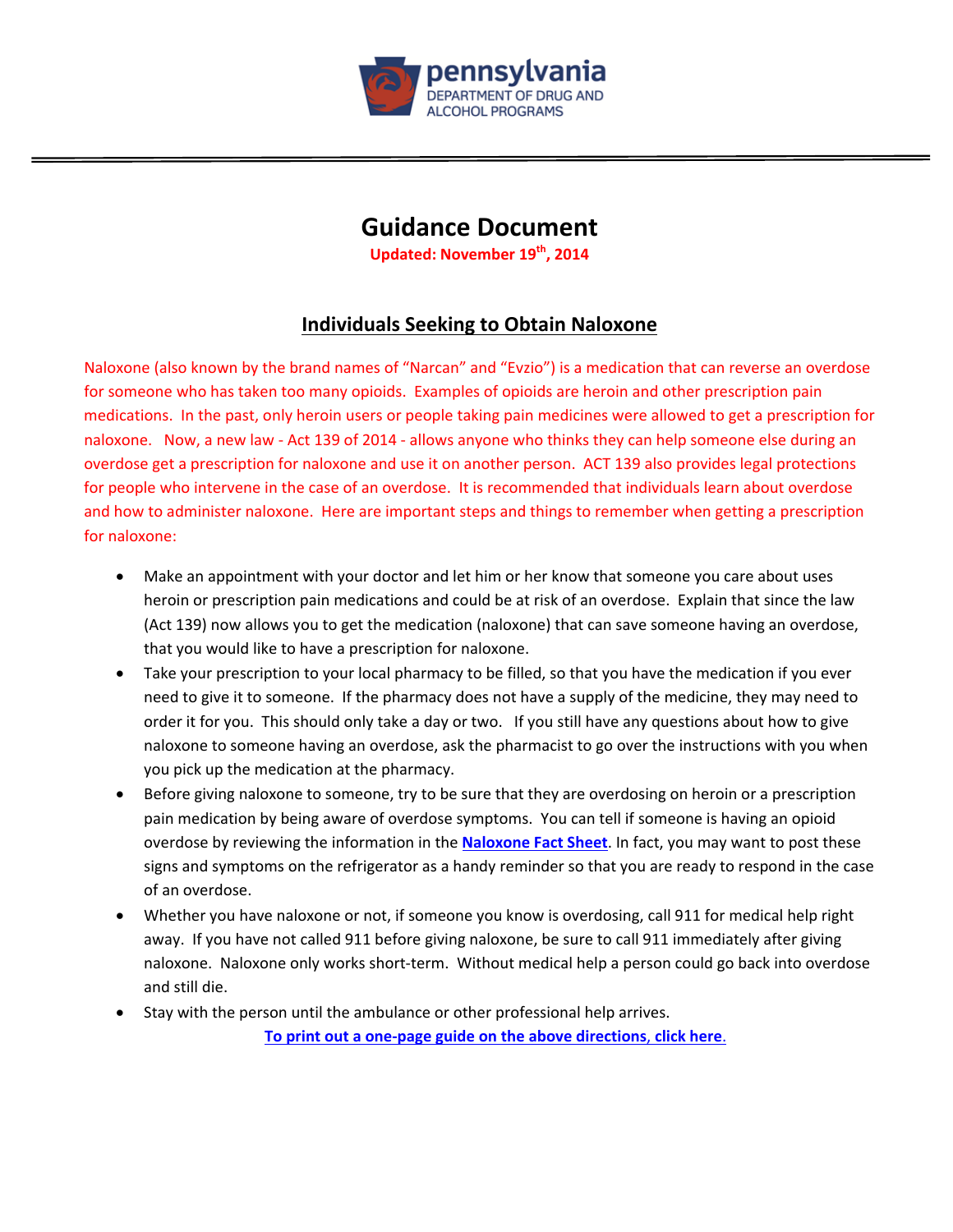# **ADDITIONAL HELPFUL INFORMATION:**

#### **STORAGE AND TEMPERATURE CONTROL**

Naloxone should be stored at room temperature and away from light. According to the manufacturer, the medicine should be kept out of direct light and stored at room temperature (between 59 and 77 degrees Fahrenheit). This is because very hot or cold temperatures could affect the medication in a way that causes it not to work. Do not leave it in your car or in places where it might get very hot or freeze.

#### **SHELF LIFE – (How long the medication stays good for)**

Naloxone is good for about two years after it is first made by the drug company. The expiration date will be stamped on the medication and should be checked from time to time to be sure that it is still good to use. Even if it is not past the "use by" date, the medicine could have gone bad. This might be because it got too hot or too cold. You should not use the medicine if:

a. It is past the expiration "use by" date; and/or

b. The medication is yellowed, cloudy or if you see tiny particles floating in it.

Remember to check the expiration date from time to time.

#### **TRAINING**

ACT 139 says that receiving training, although not required to receive a prescription, may increase the legal protections for those administering naloxone. A training should cover the following information:

- Understanding Opioid (heroin and other prescription medication) addiction, who it effects and how it effects them
- How to tell when someone is having an opioid overdose (signs and symptoms)
- How to tell one kind of overdose from another
- What to do in case of an overdose / what first-aid or rescue steps should be taken
- Information about naloxone and how this medicine works
- How to give naloxone to someone who is overdosing
- The need to call for medical help / 911 right away.
	- To enter the naloxone training module click here: http://www.getnaloxonenow.org "GetNaloxoneNow.Org"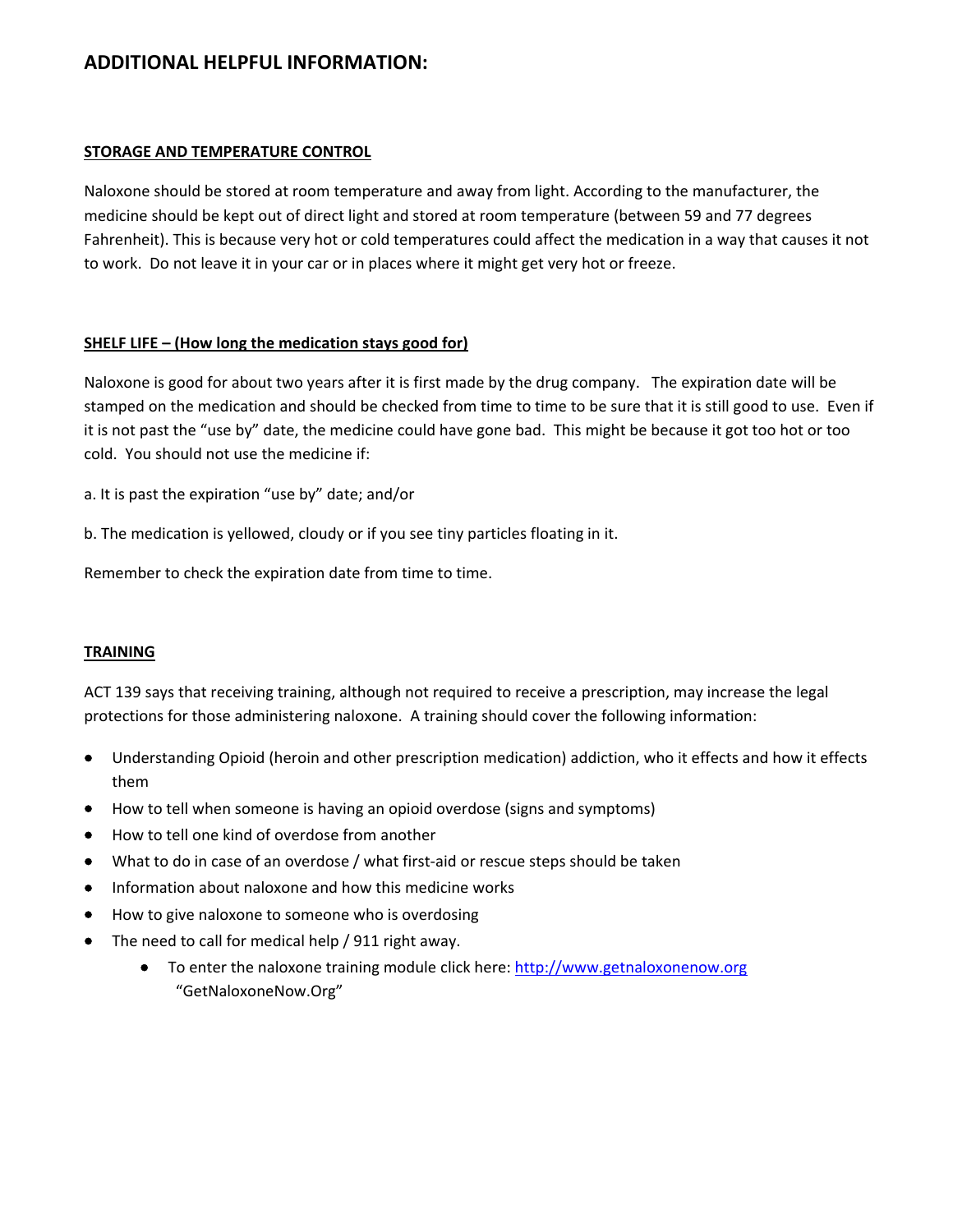# **FREQUENTLY ASKED QUESTIONS**

#### **1) What is naloxone?**

Naloxone is a medication that can reverse an overdose that is caused by an opioid drug (i.e. prescription pain medication or heroin). When naloxone is given during an overdose, it blocks the effects of opioids on the brain and helps a person to breathe again within two to eight minutes. Naloxone has been used safely by emergency medical professionals for more than 40 years and has only one function: to reverse the effects of opioids on the brain and respiratory system in order to prevent death. Naloxone cannot be used to get high.

#### 2) What type of naloxone can I give to a friend or loved one in the event of a suspected overdose?

#### **There are three common ways that naloxone can be given;**

- 1. By spraying the medicine into the nose (intranasal)
- 2. By auto injector; a pre‐filled, ready to use dose of the medication that gives a shot simply by pressing the medicine against a person's upper leg
- 3. By giving a person a shot with a needle (intramuscular)

The following pictures show the different ways that naloxone can be given. These vary in price and availability **and you should talk to your doctor about which kind of naloxone would be best for you.** 

#### **NASAL SPRAY:**



The piece that attaches to the medicine and fits into the nose (Nasal Atomization Device) does not come in the same package as the medication. It is sold separately, but your drug store should be able to order it for you to get when you pick up your prescription. If you cannot get the nose piece from your drug store, it can be ordered from a number of medical supply companies without a prescription.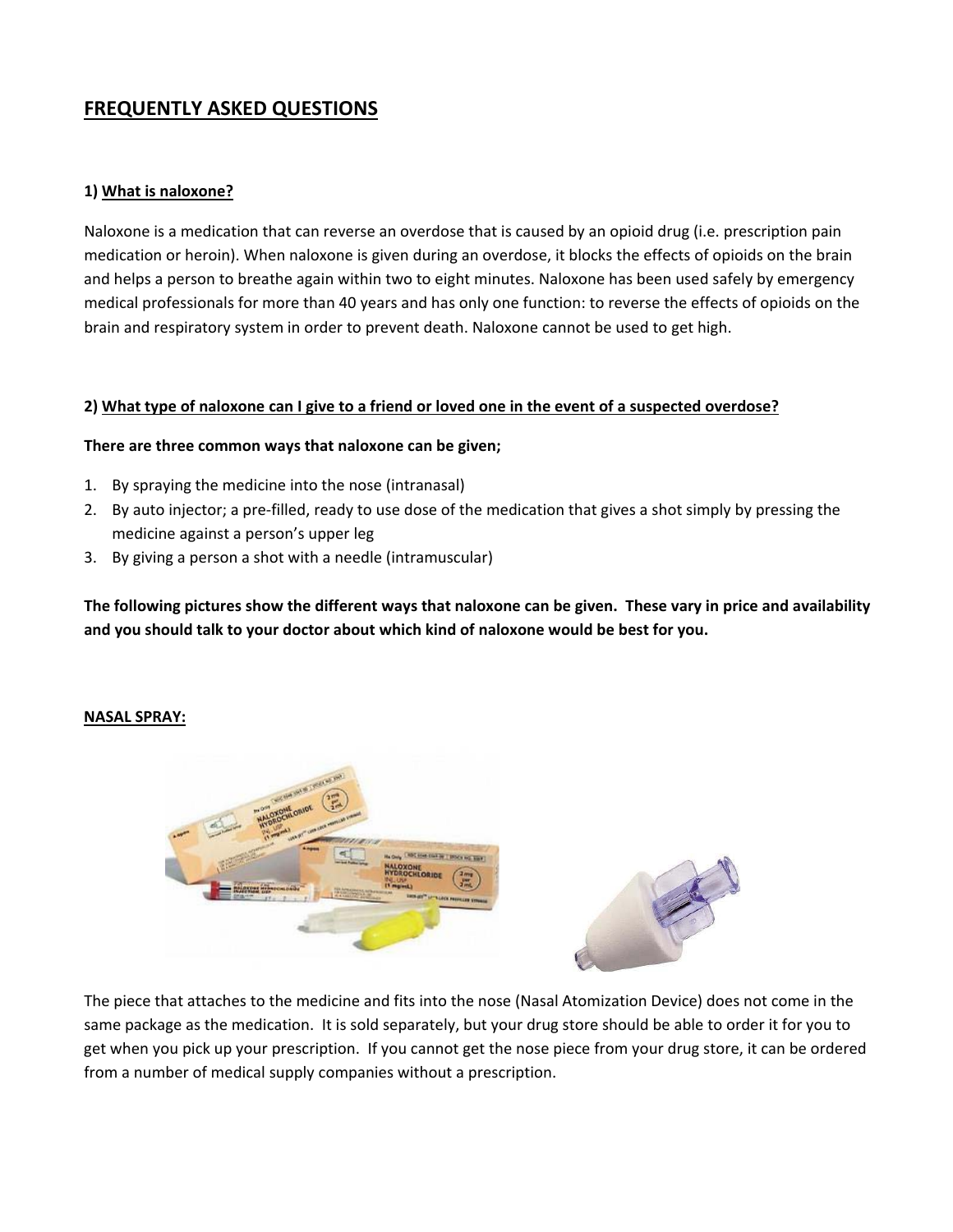### **AUTO‐INJECTOR:**

### **Using an auto‐injector in a pre‐filled, ready to give unit (similar to an epi‐pen)**

On April 3, 2014, the U.S. Food and Drug Administration approved the first naloxone auto‐injector which can be used intramuscularly or just below the skin of the thigh area or upper part of the leg. This way of giving someone naloxone is ready to use. You will not have to fill a needle or attach a nasal piece. It also has recording that speaks to you as you are using the medication; it tells you step by step how to give the naloxone. To read more about this product please visit: http://evzio.com/patient/about-evzio/what-is-evzio.php



**Intramuscular administration – (SHOT, USING A NEEDLE):**

If you use this way to give naloxone, you will get a small bottle of medicine and a needle/syringe. You will give the person a shot of naloxone. For information on where on the body to give the shot, ask your doctor or **pharmacist.**